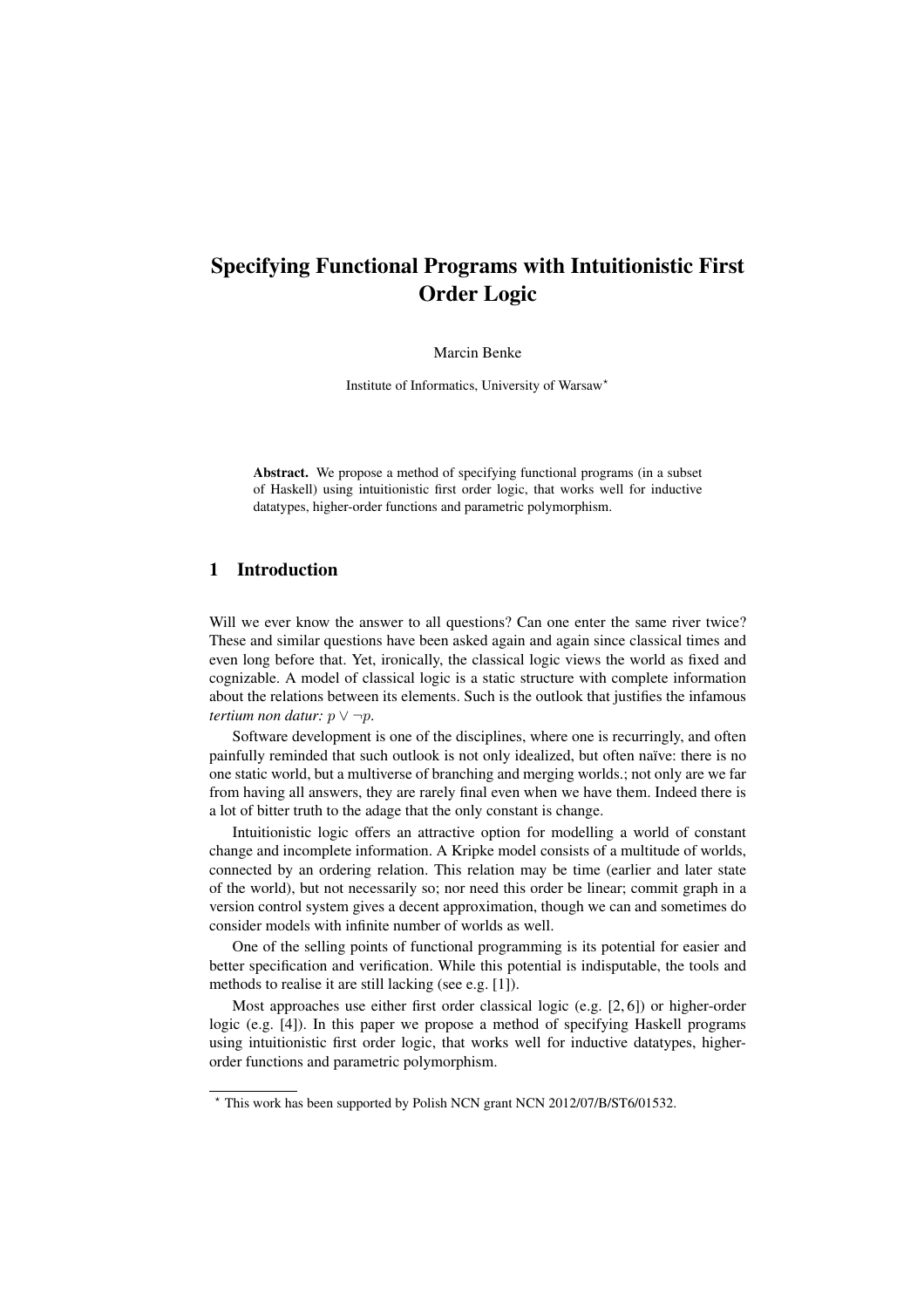## 2 The Logic

#### 2.1 Core Logic

Our logic is essentially a variant of  $\lambda P$  from [5] extended with constructs for existential quantifiers, alternative, conjunction and falsity. There are no separate constructs for implication or negation, as these can be easily encoded.

$$
\begin{array}{l} \varGamma\ ::=\{\}\ |\ \varGamma,(x:\phi)\ |\ \varGamma,(\alpha:\kappa)\\ \kappa\ ::=\ast\ |\ (Hx:\phi)\kappa\\ \phi\ ::=\alpha\ |\ (\forall x:\phi)\phi\ |\ \phi M\ |\ (\exists x:\phi)\phi\ |\ \phi\land\phi\ |\ \phi\lor\phi\ |\ \bot\\ M::=x\ |\ (\lambda x:\phi.M)\ |\ (M_1M_2)\ |\ [M_1,M_2]_{\exists x:\phi,\phi}\\ \text{abstract}\ \langle x:\phi_1,y:\phi_2\rangle=M_1\ \text{in}\ M_2\ |\ \langle M_1,M_2\rangle_{\phi_1\land\phi_2}\ |\ \pi_1M\ |\ \pi_2M\ |\ \text{in}_{1,\phi_1\lor\phi_2}M\ |\ \text{in}_{2,\phi_1\lor\phi_2}M\ |\ \mathrm{case}\ M_1\ \text{in}\ (\text{left}\ x:\phi_1.M_2)(\text{right}\ y:\phi_2.M_3)\\ \varepsilon_\phi(M)\end{array}
$$

## 2.2 Notation and Extensions

*Additional connectives*

$$
a \to b \equiv \forall \cdot a.b
$$

$$
a \leftrightarrow b \equiv a \to b \land b \to a
$$

$$
\neg a \equiv a \to \bot
$$

*A Universe* of values  $V : \star$  is assumed. Quantifiers usually range over this universe, hence

 $\forall x.\phi \equiv \forall x : V.\phi$ 

*Axiom schemas* of the form

```
schema name(P:kind) : formula
```
are to be understood as a finite set of formulas: one for every predicate symbol of the appropriate kind in the signature.

*Proof sketches* are rendered in a Mizar-like notation (cf. e.g. [3, 8, 7])

*Haskell code* is written using so called "Bird-tracks", e.g.

> id :: a -> a  $>$  id  $x = x$ 

*Note* The approach described in this document is "untyped" in the sense that we don't use Haskell type declarations, but derive our own types. Hence we might call our approach "owntyped" (there is also a strong connection with refinement types). On the other hand, we still use data type declaration as a source of useful information.

58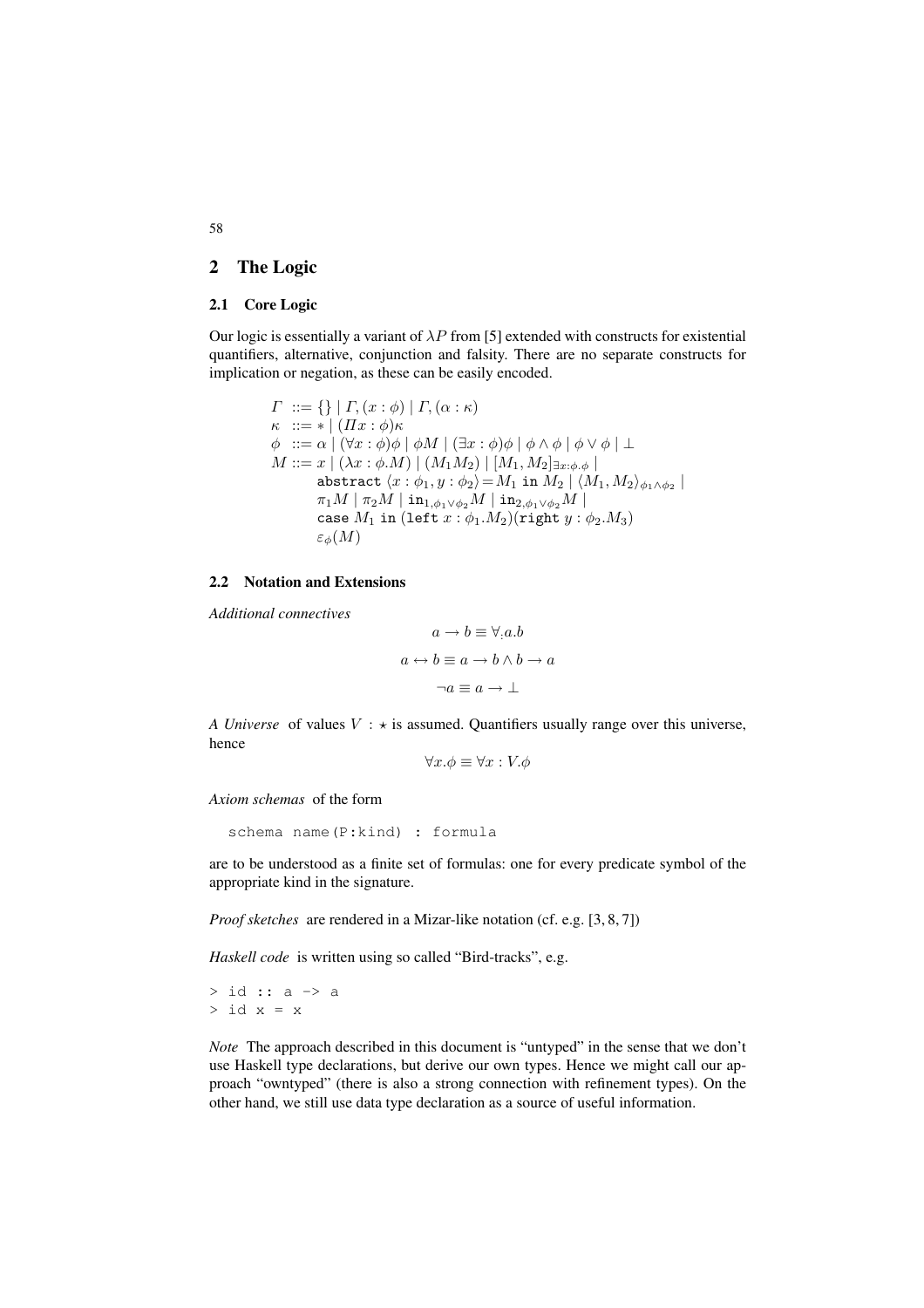## 3 Datatypes

In this section we illustrate our method on some example Haskell datatypes and functions, starting with the simplest ones and progrsssing towards more complex ones.

#### 3.1 Bool

```
> data Bool = False | True
We can characterize Bool by the following axiom
axiom defBool : \forall x. Bool(x) \leftrightarrow x=False \lor x=True
or by an axiom schema
schema elimBool(P):
   (P(False) \wedge P(True)) \rightarrow \forall x. Bool(x) \rightarrow P(x)Now consider the following definition
bnot False = True
bnot True = False
This definition can be characterized as follows
axiom defBnot : bnot False = True \land bnot True = False
Now let's prove that not takes Bool to Bool (in Mizar-like notation):
theorem typeBnot : \forall x.Bool(x) \rightarrow Bool(bnot x)
proof
  consider x st Bool(x)
  then x = False \lor x = True by defBoolthus thesis by cases
    suppose x = False
      then bnot x = True
      then thesis
     suppose x = Truethen bnot x = Falsethus thesis
end
   An alternative proof of typeBnot, using elimBool
theorem typeBnot : \forall x. Bool(x) \rightarrow Bool(bnot x)
proof
  consider x st Bool(x)
  Bool(True) ∧ Bool(False) by defBool
  then Bool(bnot False) ∧ Bool(bnot True) by defBnot
  let P(x) = Bool(bnot x)thus thesis by elimBool(P)
end
```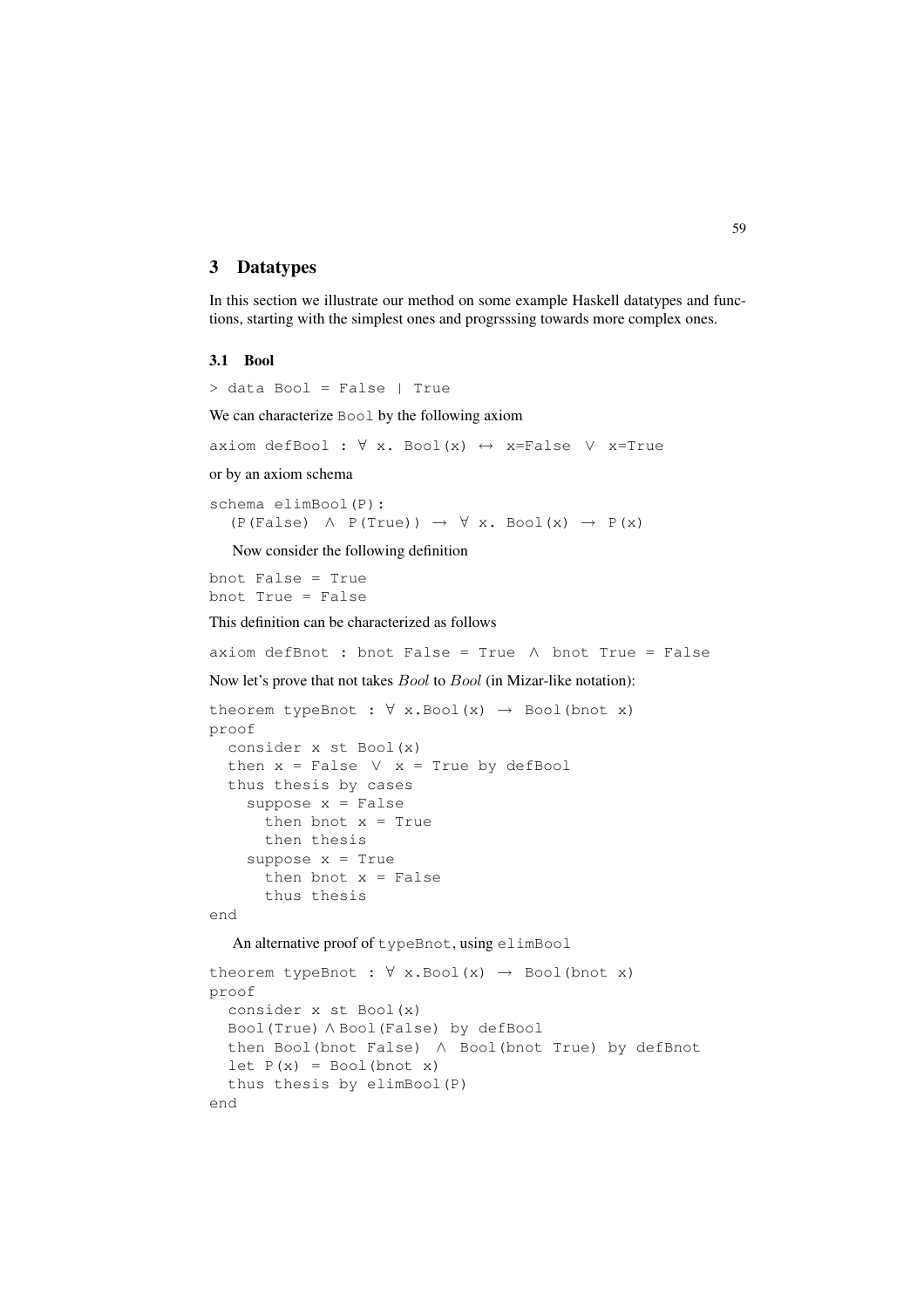This seems like an overkill and can probably be proved automatically. However, note that our statement is substantially stronger than a simple type assertion: it also states that bnot terminates for all inputs. Now, what about a function that doesn't? Consider

```
bad True = True
bad False = bad False
```
In Haskell, bad :: Bool -> Bool, but a theorem like

 $\forall$  x.Bool(x)  $\rightarrow$  Bool(bad x)

is not provable. On the other hand, we can prove

theorem notSoBad :  $\forall$  x. (Bool(x)  $\land$  x /= False)  $\rightarrow$  Bool(bad x)

# 3.2 Nat

 $>$  data Nat where { Z :: Nat; S :: Nat  $\rightarrow$  Nat } env Z, S : V axiom introNat : Nat(Z)  $\land$   $\forall$  n. Nat n  $\rightarrow$  Nat (S n) schema elimNat  $(P:V\rightarrow *)$  = ( P Z  $& \forall n. \text{ Nat } n \rightarrow P n \rightarrow P(S n)$ )  $\rightarrow$   $\forall$  m. P m

Alternative (and equivalent?) elimination

```
schema elimNat (P:V\rightarrow *) =
 ( P Z
 \& \ (\forall n. \ P \ n \rightarrow P \ (S \ n))) \rightarrow \forall m. P m
```
Now we can define some functions

```
> plus Z x = x
> plus (S n) x = S(plus n x)
axiom plusDef : \forall x.plus Z x = x
              ∧ ∀ n x.plus (S n) x = S(plus n x)
```
Some properties

60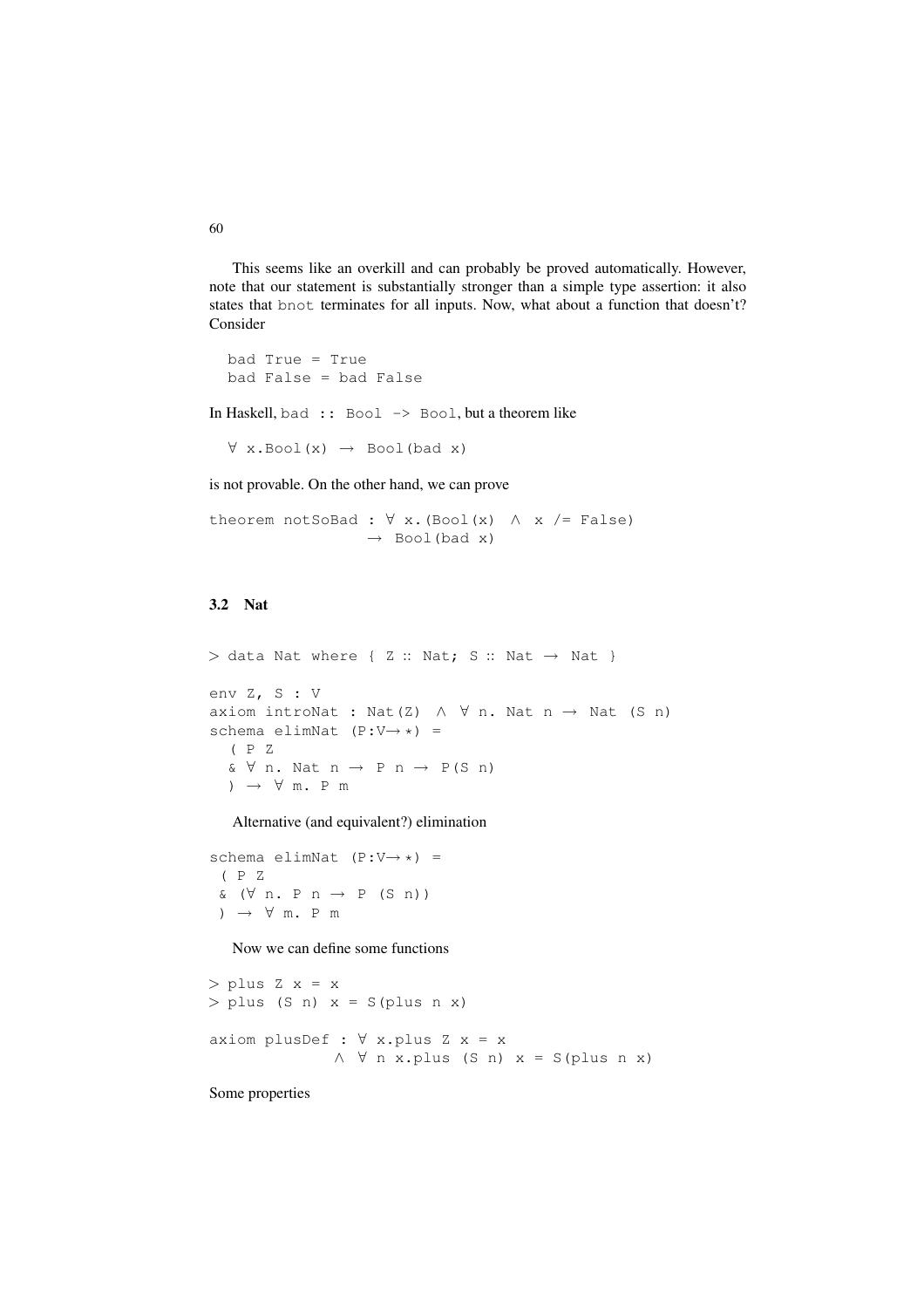```
theorem plusType : \forall x y. Nat(x) \rightarrow Nat(y) \rightarrow Nat(plus x
    y)
proof
  ∀ y. plus Z y = y by plusDef
  then \forall y. Nat(y) \rightarrow Nat(plus Z y)
  \forall n x. Nat(plus n x) \rightarrow Nat(S (plus n x)) by introNat
  then \forall n x. Nat(plus n x) \rightarrow Nat(plus (S n) x) by
      plusDef
  thus thesis by elimNat(P) where
    P n = \forall y.Mat(plus n y)end
predicate PlusZ(n : V) = plus x Z = xtheorem plusZR : \forall n. Nat(n) \rightarrow plusZ(n)
proof
  plus Z Z = Z by plusDef
  ∀ n.plus n Z = n → S(plus n Z) = S n by equality
  ∀ n.plus (S n) Z = S(plus n Z) by plusDef
  then \forall n.plus n Z = n \rightarrow plus (S n) Z = S n
  thus thesis by elimNat(plusZ)
end
```
### 3.3 Lists

To avoid confusion, we write the list type as List a and the corresponding predicate as List rather than use the usual  $[a]$ . In practice this is just amatter of syntactic sugar.

> data List a = Nil | Cons a (List a)

Lists can be axiomatised as follows:

```
env List : V\rightarrow * \rightarrow *, Nil : V, Cons : V \rightarrow V
schema introList(T:V→ *)
    = List(T)([])
    \& (T(x) \& List(xs) \rightarrow List(Cons x xs))
schema elimList(T, P:V→ *)
    = P(Nil)
    & (\forall x xs. T(x) & P (xs) \rightarrow P(Cons x xs))\rightarrow \forall xs. List(T)(xs) \rightarrow P(xs)
```
Sample theorem for map

 $>$  id  $x = x$ > map f Nil = Nil  $>$  map f (Cons x xs) = Cons (f x) (map f xs) axiom mapDef : map f Nil = Nil &  $\forall$  f x xs... theorem mapType(T,U: V $\rightarrow$  \*) : ( $\forall$  x. T(x)  $\rightarrow$  U(f x))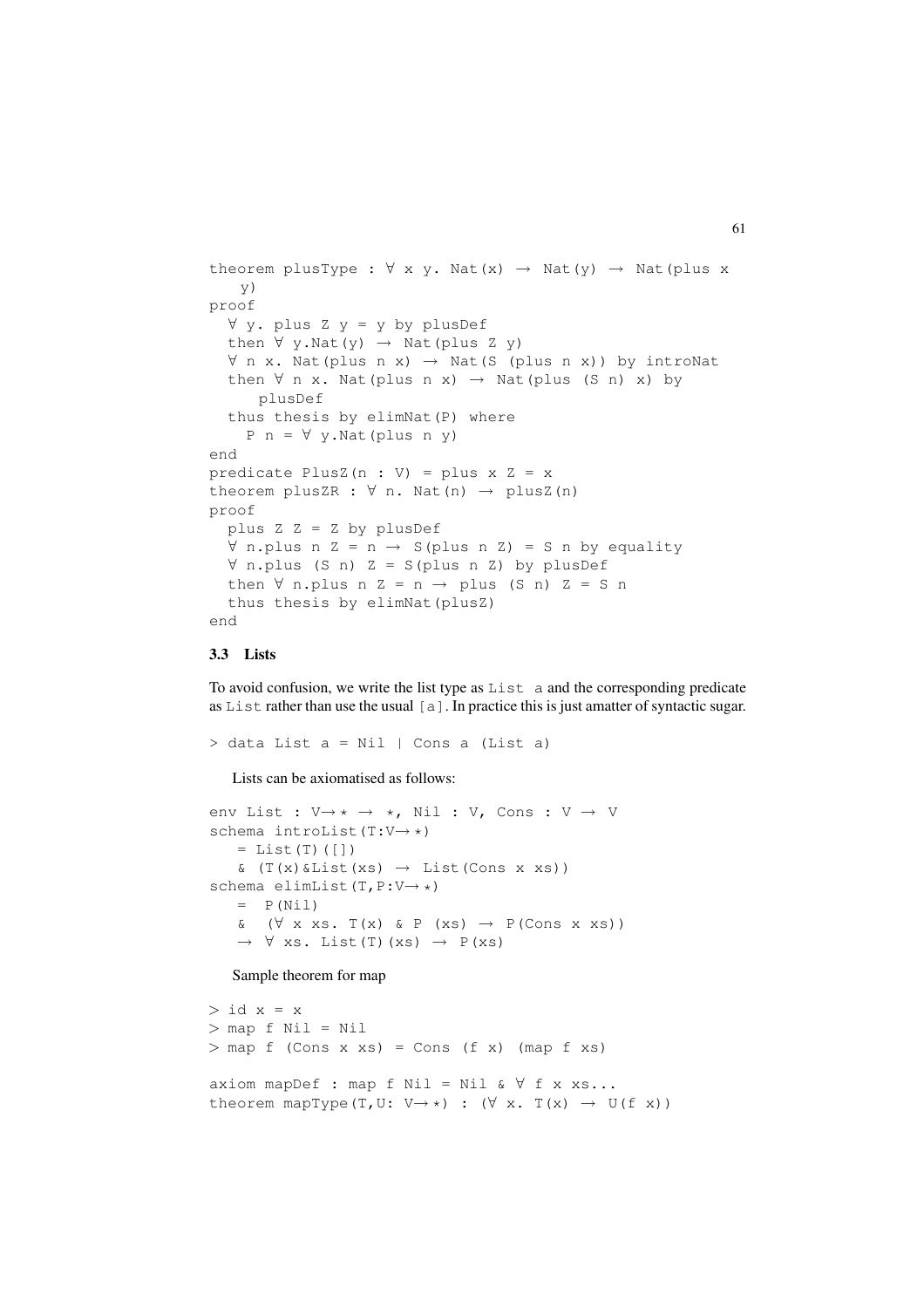```
\rightarrow (\forall xs. List(T)(xs) \rightarrow List(U)
                                     (map f xs))
theorem mapId(T:V\rightarrow *) : \forall xs.map id xs = xs
proof
  let P(xs:V) = map id xs = xshave P(Nil) & \forall x xs.P(xs) \rightarrow P(Cons x xs) by mapDef
  thus thesis by elimList(P)
```
Consider a (slightly convoluted) example of a function summing a list:

```
sum :: List Nat -> Nat
sum Nil = Zsum (Cons n ns) = case n of
  Z \rightarrow sum (Cons n ns)(S m) -> S(sum (Cons m ns))
```
this can be characterized as follows:

```
axiom sumNil : sum Nil = Z
axiom sumCons
 : \forall n ns. (n = Z \rightarrow sum (Cons n ns) = sum ns)
 ∧ (∀ m. n = S m
              \rightarrow sum (Cons n ns) = S(sum (Cons n ns))
```
## 4 Polymorphic Functions

If types translate to predicates, then one might think quantification over types might requiring quantifying over predicates. But we may avoid this reading "for all types a and values x of type a" as simply "for all x (regardless of type)".

```
const :: a -> b -> a
const x y = x- # axiom forall x y. const x y = x
```
# 5 Conclusions and Future Work

We have proposed a method of specifying Haskell programs using intuitionistic first order logic, that works well for inductive datatypes, higher-order functions and parametric polymorphism. On the other hand, one big remaining challenge is handling also ad-hoc polymorphism, i.e. type classes. One idea we've toyed with went along the following lines (in a notation slightly different to what we have used so far):

```
class Functor f where
  fmap :: forall a b. (a->b) \rightarrow f a \rightarrow f b-- fmap_id :: forall a.f a -> Prop
```
62